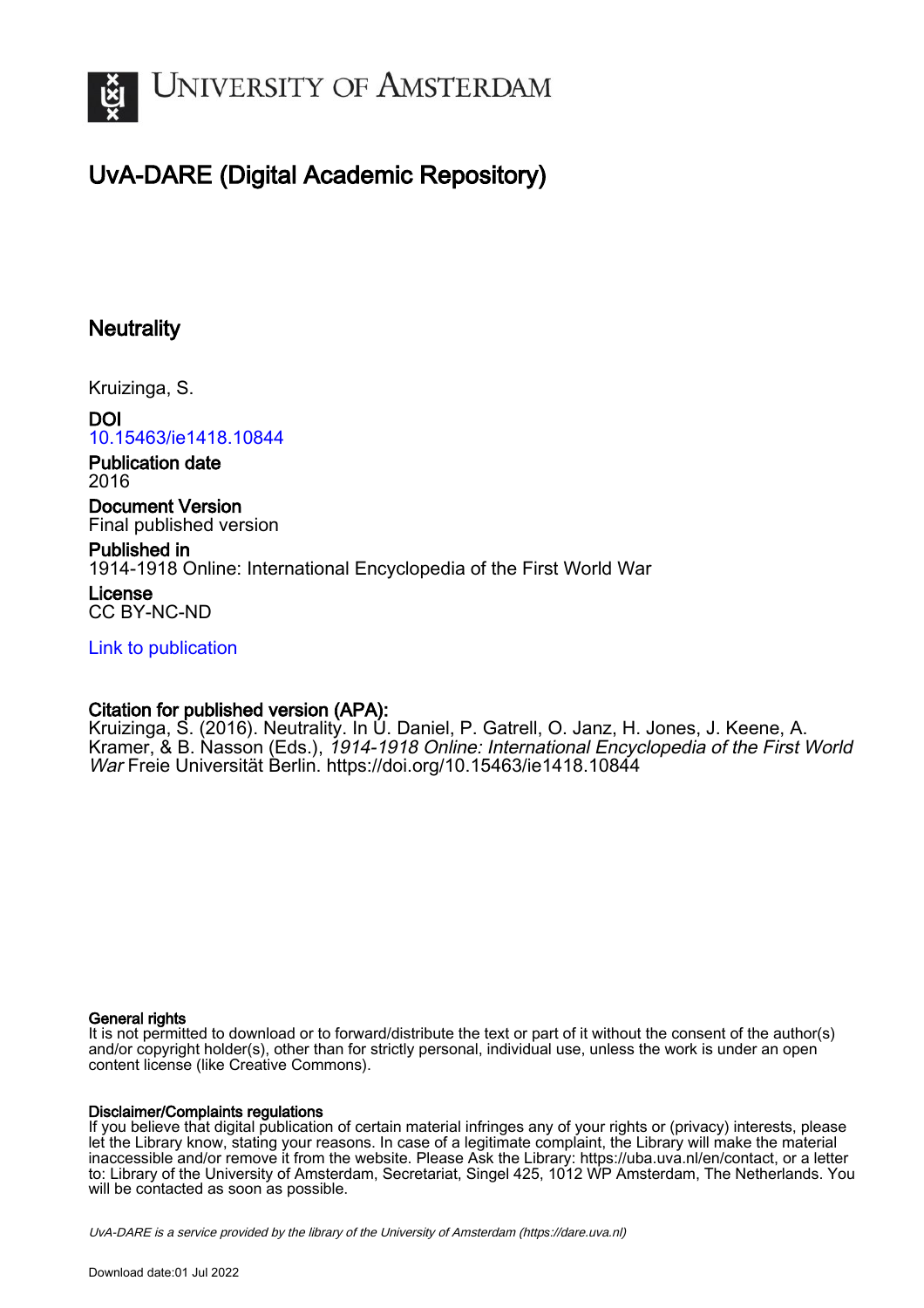

## **Version 1.0** | **Last updated 26 February 2016**

# **[Neutrality](https://encyclopedia.1914-1918-online.net/article/neutrality)**

## By Samuël [Kruizinga](https://encyclopedia.1914-1918-online.net/contributors/Samuel_Kruizinga)

<span id="page-1-1"></span><span id="page-1-0"></span>**During the 19 th century, neutrality evolved into a set of legal and political tools designed to limit the impact of wars on the international system. This form of neutrality did not survive the first "total war"; remaining neutral was still possible, but only in closely circumscribed conditions.**

# **Table of Contents**

**1** Neutrality and Limited Warfare, [1815-1914](#page-0-0) **2** Neutrality and Total War, [1914-1918](#page-1-0) **[Notes](#page-2-0)** Selected [Bibliography](#page-2-1) **[Citation](#page-3-0)** 

# <span id="page-1-2"></span>**Neutrality and Limited Warfare, 1815-1914**

Neutrality as it existed in 1914 was shaped first and foremost by its evolution during the "long" 19<sup>th</sup> century. Recognised as a valuable tool of statecraft by great and small powers alike, neutrality – as old as war itself – was redefined primarily as a set of international legal statutes that bound states to behave in certain ways, thereby regulating the conduct between belligerents and non-belligerents in time of war. It was adopted by states wishing to avoid involvement in costly and unnecessary wars, but also had systemic properties: it ensured European and global stability by limiting wars in scale and scope, and by protecting the increasingly vital connections between the European states and their ([imperial](/article/imperialism)) markets and supplies. The First World War and its ["totalizing](/article/controversy_total_war) logic", however, robbed neutrality of its systemic value, resulting in enormous pressures being exerted by the warring great powers on (smaller) states that opted for neutrality.<sup>[\[1\]](#page-2-2)</sup> However, neutrality managed to retain some of its value – both for belligerents and the neutrals themselves – for strategic, political, economic and cultural reasons. \$Neutrality - 1914-1918-Online 1/4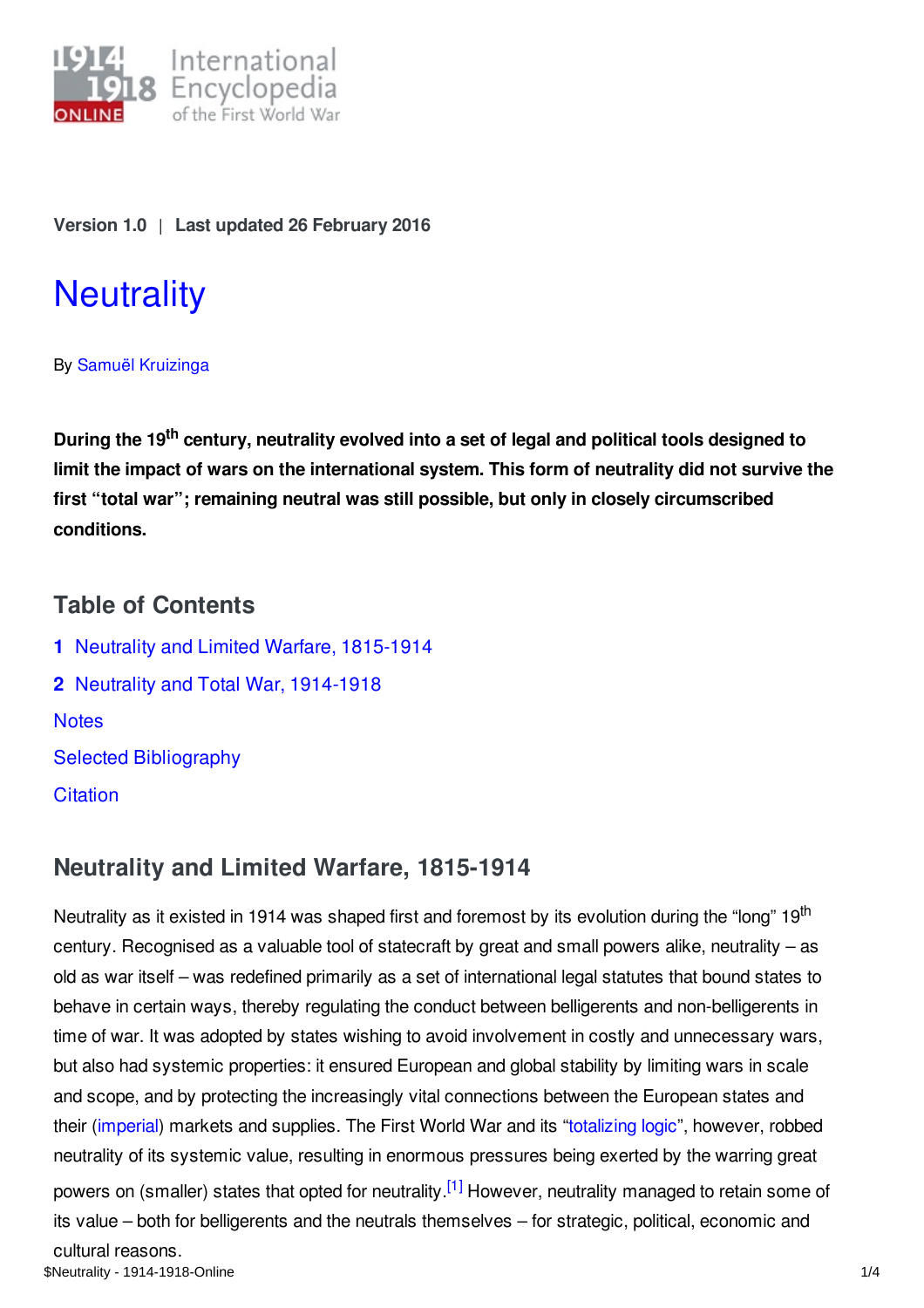<span id="page-2-6"></span>In 1914, a comprehensive, but by no means complete or undisputed body of [international](/article/international_law_and_the_laws_of_war) law was created which defined the neutral states' parameters of action. It consisted of neutral rights and neutral duties formalised by international agreements such as the 1856 Declaration of Paris and the 1899 and 1907 Hague [Conventions](/article/hague_conferences_1899-1907). For example, Hague Convention V guaranteed that in wartime the territory of neutral states would be inviolable. This right to territorial integrity also implied a duty to halt belligerent military personnel from traversing neutral territory. Allowing them to pass unhindered would give them a clear military advantage, and would therefore be considered unneutral. The question of what exactly constituted sufficient neutral policing of borders remained an open one, however, illustrating that even during the "golden age" of legal neutrality, its application remained fraught with uncertainties. The system was workable, however, not only because neutrality's systemic value was widely appreciated, but also because neutrality was never "just" a legal system: it was also shaped by precedence and by national and transnational notions of what a neutral "ought" to do.<sup>[\[2\]](#page-2-3)</sup>

# **Neutrality and Total War, 1914-1918**

<span id="page-2-0"></span>The First World War saw breaches of neutrality on an unprecedented scale. Belligerents invaded neutral territory and assumed "belligerent rights" at sea that infringed upon both the spirit of pre-1914 agreements and decades of precedence. Since the stability of the international system was no longer a concern – rather, both belligerent blocs rephrased their war efforts as a fight to change the world for the better – a state's neutrality had to serve a practical purpose to the belligerents. Sometimes, these purposes were shared by all belligerents – the [Netherlands'](/article/the_netherlands) neutrality was made possible, amongst other things, by shared unwillingness to open a new front so close to important German and British population centres – but more often than not they were contradictory. Often, only the (real or perceived) economic benefits and the danger of pushing a neutral into the enemy camp served to limit belligerent pressure, something skilled neutral diplomatists could exploit.<sup>[\[3\]](#page-2-4)</sup>

<span id="page-2-5"></span><span id="page-2-4"></span><span id="page-2-3"></span><span id="page-2-2"></span><span id="page-2-1"></span>Moreover, in those states that had been permanently neutralised (e.g. [Switzerland](/article/switzerland)) or had been long-time neutrals (e.g. the Netherlands and [Sweden](/article/sweden)) a connection between national identity and neutrality had been forged during the 19<sup>th</sup> century that survived the First World War. Other states remained neutral because it was deemed the least divisive option (e.g. in [Spain](/article/spain)). These remained in the minority, however. Most states that declared their neutrality at the outbreak of war in July 1914 ended up formally (such as **[Bulgaria](/article/bulgaria) or [Romania](/article/romania))** or informally declaring sides (such as those countries associated with the Allies or the Central Powers, one example of the latter being Uruguay). Their ruling elites felt that national ambitions could seemingly only be realised through active engagement with the war or a seat at the table at the peace conference that would end it. For example, the unification of all Italians in one state, [interventionists](/article/interventionism_italy) successfully argued in early 1915, could only be achieved by forcefully liberating the [irredentist](/article/italian_irredentism) territories. And the American government contended in 1917 that it could not tolerate a global order dictated by the German Kaiser; it therefore fought to make sure the peace settlement would be one in accord with American values, \$Neutrality - 1914-1918-Online 2/4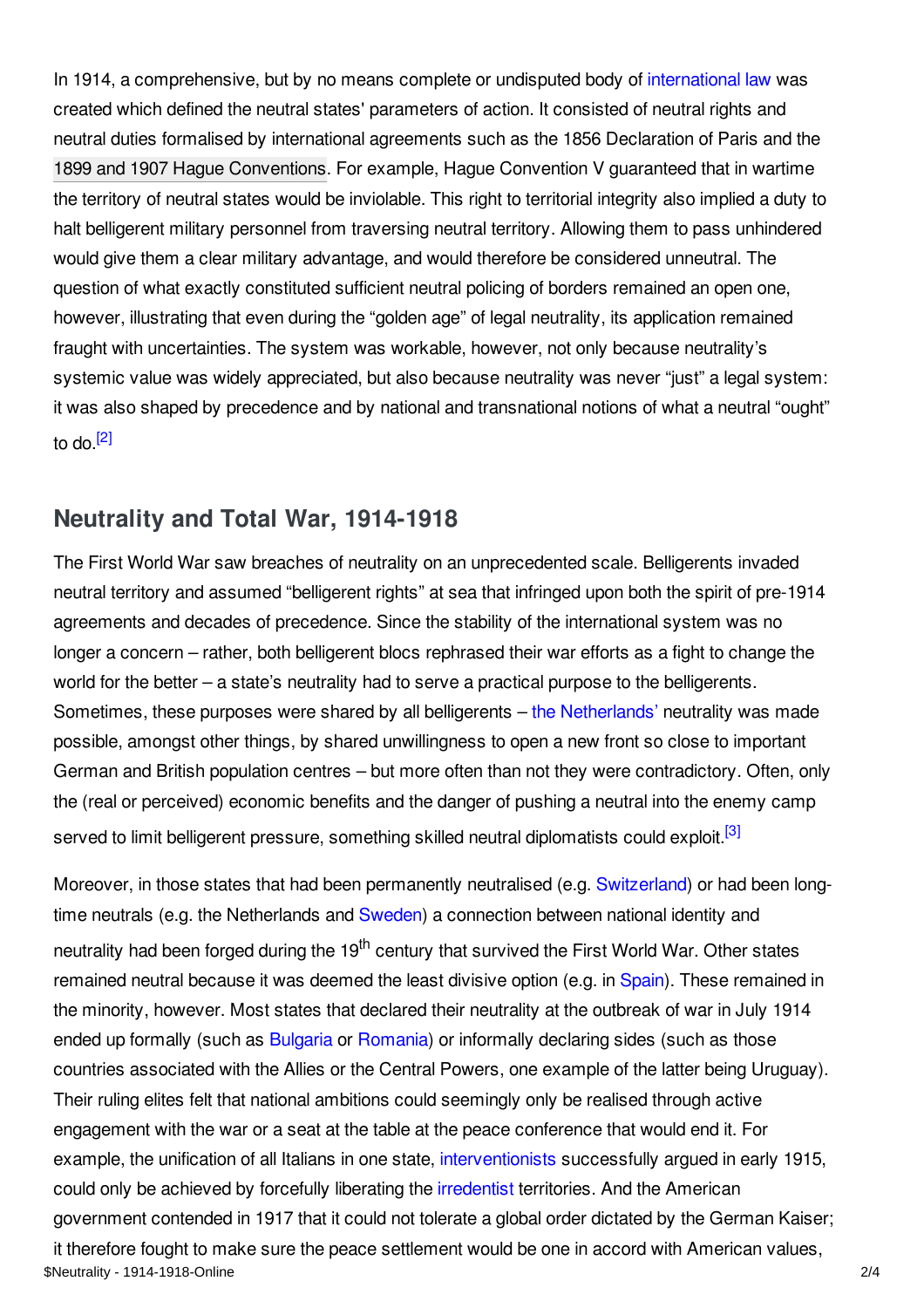interests and ambitions.

Neutrality could also be lost due to belligerent infractions: the sovereignty of [Belgium](/article/belgium) and [Albania](/article/albania), for example, were sacrificed simply because the perceived strategic benefits of doing so outweighed the downsides. Only where both a neutral state's own population and the belligerent powers remained convinced that neutrality's benefits outweighed belligerency could neutrality survive the First World War.<sup>[\[4\]](#page-2-5)</sup> The fact that on 11 November 1918 only a handful of states had remained neutral (in Europe: [Norway](/article/norway), Sweden, [Denmark](/article/denmark), the Netherlands, Switzerland and Spain; in South America: Mexico, Chile and Argentina) suggests that the ability to do so during the First World War was the exception rather than the rule.

In addition to neutral states – and citizens self-identifying as neutral – some international organisations and institutions such as the [International](/article/international_committee_of_the_red_cross) Committee of the Red Cross and the Holy See also remained neutral throughout the war. Here, too, continued neutrality was dependent on the combination of the continued utility of their services rendered to the belligerents and their perceived self-interest in continued non-involvement in the conflict.

<span id="page-3-0"></span>Samuël Kruizinga, University of Amsterdam

## Section Editor: [Emmanuel](https://encyclopedia.1914-1918-online.net/contributors/Emmanuel_Debruyne) Debruyne

## **Notes**

- 1. [↑](#page-0-1) Horne, John: Introduction. Mobilizing for 'Total War' 1914-1918, in: Horne, John (ed.): State, Society and Mobilization in Europe during the First World War, Cambridge et al. 1997, pp. 1-18, esp. p. 3f.
- 2. [↑](#page-1-1) Neff, Stephen C.: The Rights and Duties of neutrals. A General History, Manchester 2000, pp. 112ff and 136-142; Abbenhuis, Maartje: An Age of Neutrals. Great Power Politics 1815- 1914, Cambridge 2014, pp. 1-22.
- 3. [↑](#page-1-2) Coogan, John W.: The End of Neutrality. The United States, Britain and Maritime Rights, 1899-1915, Ithaca et al. 1981, pp. 18f, 123f, 135ff, 154-168, 212ff; Osborne, Eric W.: Britain's Economic Blockade of Germany, 1914-1919, London 2004, pp. 58-63; Lambert, Nicholas A.: Planning Armageddon. British Economic Warfare and the First World War, Cambridge et al. 2012, pp. 185-231.
- 4. [↑](#page-2-6) Kruizinga, Samuël: Neutrality, in: Winter, Jay (ed.): The Cambridge History of the First World War, volume II, Cambridge 2014, pp. 542-575; Kruizinga, Samuël: Neutralität, in: Hirschfeld, Gerhard/Krumeich, Gerd/Renz, Irina (eds.): Enzyklopaedie Erster Weltkrieg, volume II, Paderborn 2014, pp. 1052-1056.

## **Selected Bibliography**